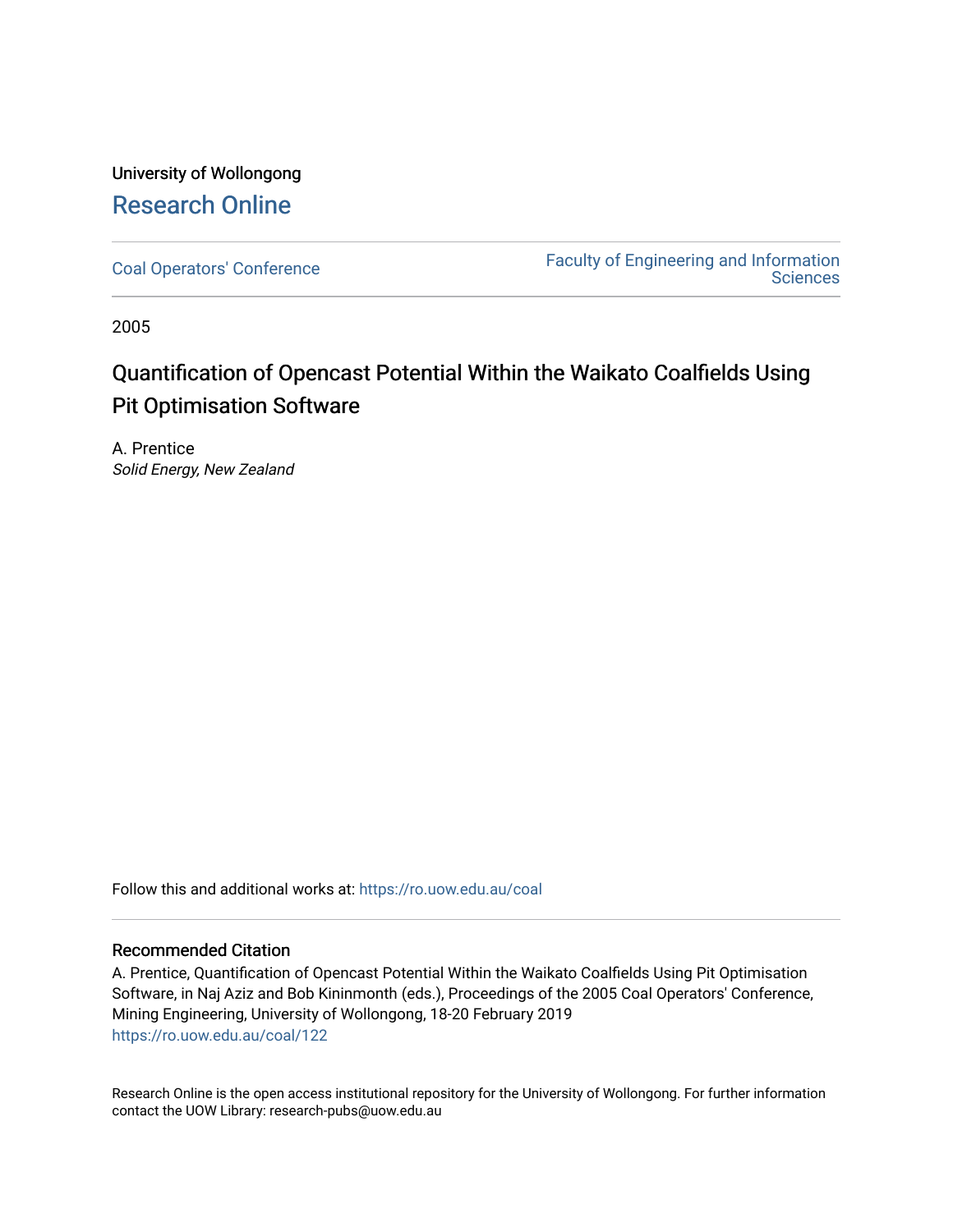## **Quantification of Opencast Potential Within the Waikato Coalfields Using Pit Optimisation Software**

## **A Prentice1**

## **ABSTRACT**

Solid Energy New Zealand (SENZ) uses a 20+ year period for integrated planning of all its business activities. It has an ongoing program of coal resource assessment to optimise future mines within this 20 year period, using a six step resource and mine planning process. Desktop review and conceptual study at preliminary Levels 1 and 2 are based on general coal resource information. Further coal resource investigations are carried out for the more detailed evaluations in secondary assessment, prefeasibility study, feasibility study and detailed engineering from Levels 3 to 6.

At Levels 1 and 2, completing conceptual planning, including preliminary resource evaluation and economic appraisal to the target cost uncertainty level of ±33 per cent, is challenging in New Zealand's highly variable geological and geographical conditions. Where coal deposit geometries are relatively simple, approximate methods for determining pit limits using overburden strip ratios, seam thickness, physical boundaries, and quality cut-offs may be sufficient. Many New Zealand coalfields are however complicated structurally, with multiple seams and extensive folding and faulting. Coal seams are characterised by variable dip, thickness, and quality over relatively short distances. In the North Island's Waikato coalfields, coal is typically overlain by weak sediments and clay rich strata that necessitate very flat cut and fill slope angles. The proximity of these deposits to major infrastructure (including towns, highways and rail lines), significant environmental features such as the Waikato river and lakes, and valuable dairy farmland, add further complexity.

Traditional preliminary mine planning techniques applied in these conditions are insufficient. Pit optimisation software, widely used in the metalliferous mining industry since the 1980s, offers the ability to analyse many more specific factors affecting pit limits, mine layouts, and economics, with more rigour and for a much larger number of scenarios, than traditional methods allow. SENZ therefore decided to adapt and use 'Whittle' pit optimisation software for Level 2 analysis of several Waikato opencast prospects. This paper describes this work.

#### **INTRODUCTION**

SENZ is New Zealand's leading producer and distributor of high quality coals for export and domestic markets.

SENZ produces over four million tonnes of coal a year from its underground and opencast mines located near Huntly in the Waikato; Greymouth, Westport and Reefton on the West Coast; and Ohai in Southland, as depicted in Figure 1.

More than half of the annual output is metallurgical coal, sold for export for use in steel production as well as the manufacture of carbon fibre, activated carbon and silicon metal.

SENZ's two major domestic customers are the New Zealand Steel Ltd's Glenbrook Steel Mill near Auckland, and the Genesis Energy's Huntly Power Station. SENZ coal also supplies coal to the dairying, cement making, timber and meat processing industries throughout New Zealand.

## **Background**

Demand for SENZ coal within New Zealand has increased in recent years, from 1.6 Mt in 2002, to a forecasted 3.0 Mt for 2005/2006. Over the next ten to 20 years coal-fired electricity plants could be required to provide between 500 and 1000 MW

## **SOLID ENERGY CURRENT MINES**



FIG 1 - Location map of SENZ mining operations.

of new generation. This would create an anticipated additional demand for up to 3 Mtpa of coal.

SENZ uses a 20+ year period for integrated planning of all its business activities. It has an ongoing program of coal resource assessment to optimise future mines within this 20 year period, using a six step resource and mine planning process. Desktop review and conceptual study (Levels 1 and 2) are based on general coal resource information. Further geological and coal resource investigations are carried out for the more detailed evaluations in secondary assessment, prefeasibility study, feasibility study and detailed engineering (Levels 3 to 6).

As part of this program SENZ progressed planning for opencast options in the northern Waikato region to Level 2 (conceptual study). This required options to be analysed for a range of mine life – volume – cost scenarios. The complex geology, as well as the large number of potential pit targets and mining scenarios under consideration meant that an efficient method for both pit delineation and financial analysis was essential.

The metalliferous industry has for many years used pit optimisation software based on the Lerchs-Grossman algorithm (Lerchs and Grossman, 1965) to determine optimal pit limits and pit sequencing. Gemcom's Whittle software was identified as the industry standard for pit optimisation, so after ensuring it met SENZ's requirements, was utilised to carry out the task.

Although not commonplace, Whittle software has previously been used for coal applications. In the 1995 'Optimising with Whittle' conference a paper was presented in which Whittle 3D software was used on a complex multi-seam coal deposit in Indonesia (Baafi, Milawarma and Cusak, 1995).

<sup>1.</sup> MAusIMM, Senior Mining Engineer, Solid Energy New Zealand Ltd, Private Bag 502, Huntly, New Zealand. Email: Andrew.Prentice@solidenergy.co.nz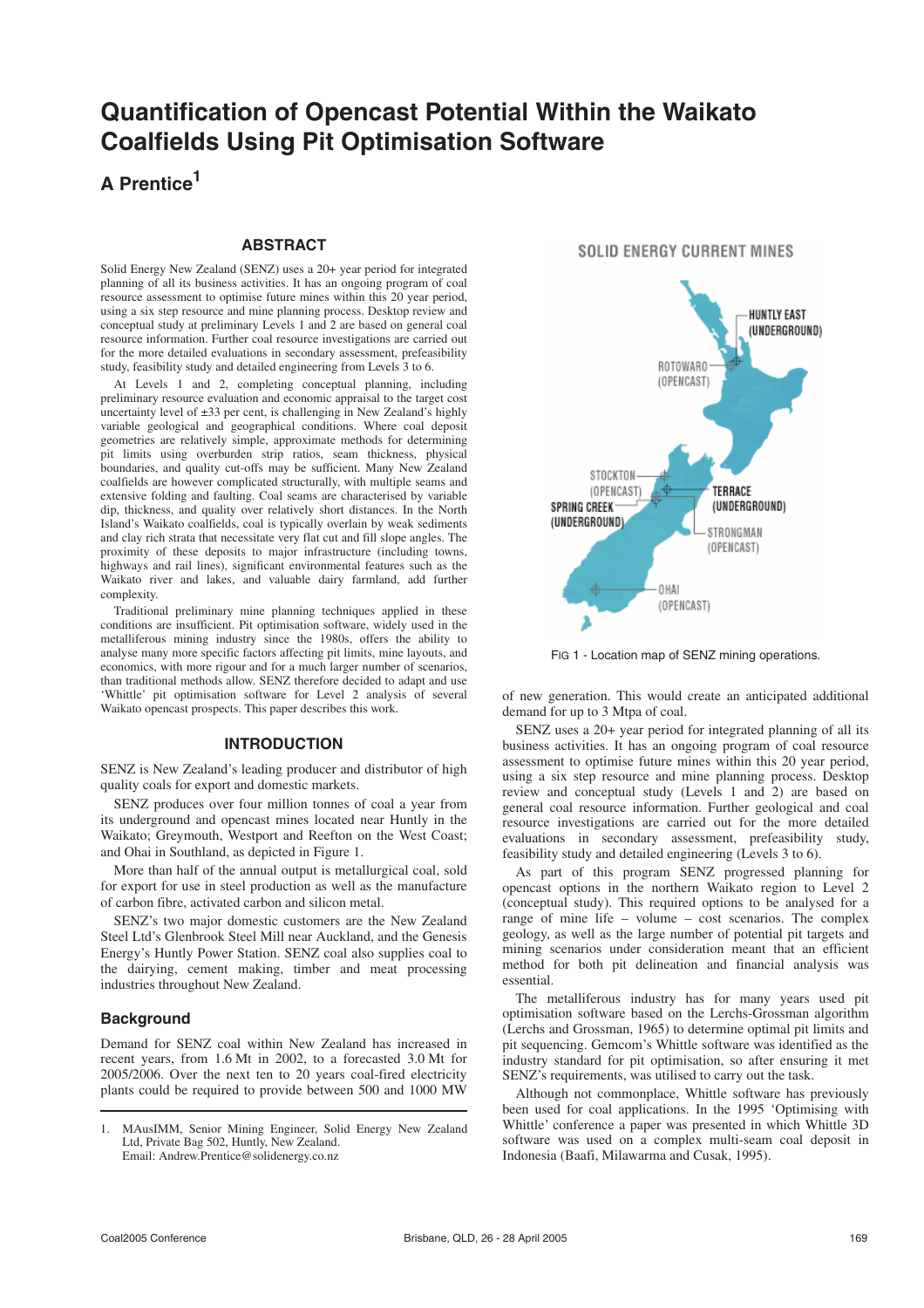## **Current SENZ Waikato operations**

#### Rotowaro opencasts

Rotowaro opencasts are located 10 km southwest of Huntly. Rotowaro coal was first mined in 1915 after a branch railway and a bridge over the Waikato River were completed. Opencast mining commenced in 1958. Currently there are two opencast mines in operation, Township (nearing completion) and Awaroa 4 (under development), producing approximately 1.6 Mt of coal annually. The majority of Rotowaro coal goes by rail to the New Zealand Steel Glenbrook steel mill and to the Genesis Energy Huntly Power Station. The remainder supplies North Island industrial and domestic markets.

At Rotowaro a coal washery and blending plant are used to process and blend coals to optimal product specifications. This enables SENZ to maximise the recovery and market value of its coal reserves.

#### Huntly East Underground Mine

Huntly East Underground Mine is located immediately north of Huntly township. The mine currently produces approximately 450 kt of coal per annum. Coal is loaded directly onto a branch railway at the mine, which connects to the nearby main trunk line. The majority of East Mine's production is sold to New Zealand Steel's Glenbrook steel mill.

#### **Geology**

The Waikato Coal Region consists of coalfields developed 30 - 35 million years ago (the Eocene-Oligocene period). The region extends from Drury (near Auckland) in the north to Mangapehi, south of Te Kuiti.

The Waikato Coal Measures were deposited on an eroded 'basement' of Mesozoic greywackes and argillites. The coal measures are overlain by a succession of marine sediments and an unconformable sequence of much younger sedimentary and volcanic deposits (three million years ago to recent time).

The general structural style is that of block faulting with steeply dipping normal faults.

For each of the Waikato coalfields under investigation, Vulcan grid models for both structure and coal quality existed. In order to utilise Whittle software these geology grid models required conversion to a three-dimensional block model. A common problem when converting grids to a block model occurs where coal and underburden are grouped together within the same block, potentially overstating mining costs for pit optimisation. An in-house SENZ Vulcan macro was written to automate the model conversion, and to address the underburden problem.

Each block within the block model contains the following key information:

- recoverable tonnes and quality (ash, sulfur, specific energy) for each coal seam; and
- volumes and corresponding tonnages for each non-coal stratigraphic unit.

Note that spatial data for each block is inherent within the Vulcan block model framework.

#### **Geotechnical parameters**

In general, the stratigraphic horizons present can be consolidated into three geotechnical rocktype categories. Typical overall cut slope angles for each category are listed in Table 1.

#### **Mining assumptions**

As a first pass for the pit targeting exercise, it was assumed that targets would be large opencast operations, hence bulk

**TABLE 1** Typical geotechnical parameters by rock type category.

| Rock type<br>category | <b>Typical overall</b><br>cut slope angle | <b>Comments</b>                                                                                                                                                            |
|-----------------------|-------------------------------------------|----------------------------------------------------------------------------------------------------------------------------------------------------------------------------|
| <b>Basement</b>       | $60^{\circ}+$                             | Not generally mined, except<br>where localised faulting disrupts<br>stratigraphic sequence in adjacent<br>blocks.                                                          |
| Coal measures         | $30 - 40^{\circ}$                         | Carbonaceous mudstones, shales<br>and coal seams. Relatively<br>competent compared to the<br>overlying unit.                                                               |
| 'Softs'               | $8 - 15^{\circ}$                          | 'Softs' is the colloquial term<br>given to the mechanically<br>incompetent weak rock and soils.<br>In general this applies to all the<br>material above the coal measures. |

earthmoving rates were used to determine the cost structure. Bucket wheel excavators and draglines were ruled out due to the high capital expenditure requirements, plus very weak waste material and unfavourable bedding dips. The mining method and base operating costs assumed were roughly based around the current Awaroa 4 operation, using large truck and shovel fleets (Komatsu PC4000 Excavator and 730E rear dump trucks) for waste.

#### **Identification and evaluation of opencast targets**

The process used by SENZ to identify and evaluate opencast potential in the Waikato Coalfields was as follows:

#### Stage 1 – Run Whittle Pit Shell Generator on coalfield-wide 3D block model

Generic geotechnical parameters were used in Whittle at this stage, differentiated by rock type category. Cut slope angles of 60° for basement, 30° for coal measures and 10° for 'softs' were used.

Bulk earthmoving truck and excavator fleet rates determined the unit cost structure. Coal revenue was defined by the specific energy content of the coal within the block model. A broad range of coal prices was used, from 50 per cent to 200 per cent of the base case revenue.

The potential underburden problem was addressed by converting all material below the target coal seam to air. This ensures that the costs and material quantities calculated during the pit optimisation process are accurate.

For each coal price analysed, Whittle Pit Shell Generator outputs the Lerchs-Grossman optimal pit outlines, and reports the corresponding quantities of coal and waste.

Any pit identified by Whittle at coal prices up to 200 per cent of the base case revenue was highlighted as a potential target area for follow up investigation. Conversely, areas where Whittle failed to identify a pit were eliminated from further consideration.

#### Stage 2 – Examine target areas

The resultant pit outlines were examined for several reasons:

- The initial Whittle run was carried out on coalfield-wide models, which covers vast areas. Whittle performs more efficiently on smaller models, hence once target zones have been delineated, block model extents and block dimensions can be adjusted for further Whittle investigation.
- 2. To ensure that the pit dimensions are consistent with the cost inputs. If bulk earthmoving rates were applied, yet the pit outline infers that smaller mining fleets would be used, then the cost inputs need adjusting accordingly.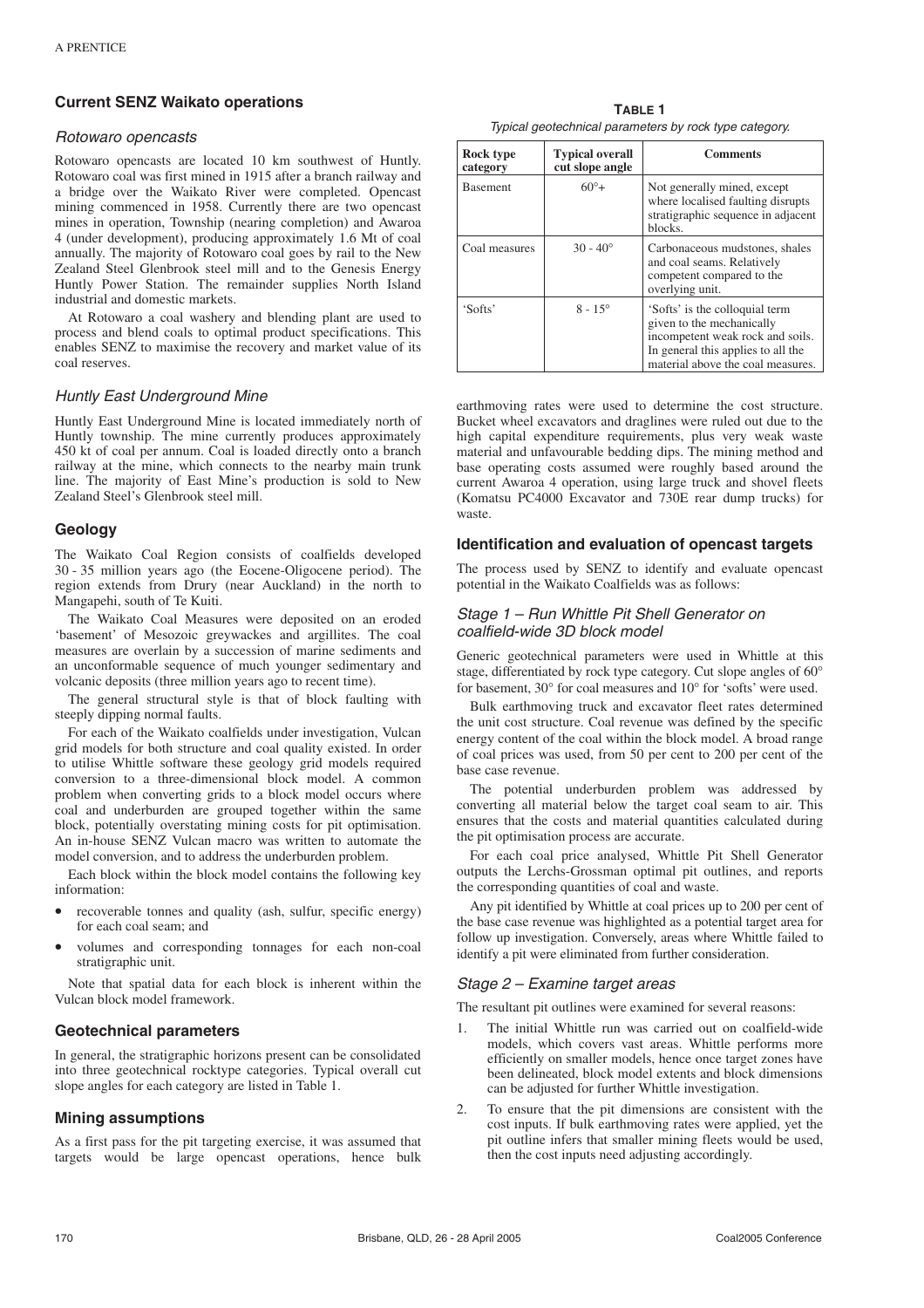- 3. To determine the location of the pit in relation to surface features. If the pit extends into areas beyond the control of SENZ (for legal, environmental, cultural, or infrastructure reasons), then either the block model requires modifying to identify exclusion zones, or additional costs need to be assigned in Whittle to fully cover the impact of mining (Wharton, 1996).
- 4. To determine whether the generic coalfield-wide geotechnical cut slope angles used are appropriate for the specific target area.

## Stage 3 – Run Whittle Pit Shell Generator on each target area individually

Whittle Pit Shell Generator is run on the target area model, using adjusted geotechnical and cost inputs if required. The resultant pit outlines are re-examined. This is an iterative process, which continues until the assumptions used for the Whittle inputs, and pit outputs are in general agreement.

### Stage 4 – Run Mining Scenario

Whittle Mining Scenario is run after defining mining rates, discount rates, and project capital expenditure requirements. A series of pushbacks can be manually or automatically defined within Whittle. Mining can be carried out either to balance quantity schedules or to defer waste, at the user's discretion. For a given coal price, maximum project net present value (NPV) for each pit shell is computed. After validating the resulting Whittle production schedules to ensure mining practicality, coal tonnage and pit NPV data are exported into Microsoft Excel and graphed. The resulting price-tonnage-NPV graphs show the most profitable pit outline for any specific coal price, as well as the sensitivity of the particular target with respect to coal price and pit size.

This completes the Whittle characterisation, and provides extremely useful information for strategic decision-making.

#### Stage 5 – Detailed project evaluation

Selected Whittle pit shells as identified in Stage 4 are exported into Vulcan and used as the basis for detailed mine design, production scheduling, and financial analysis. By examining the price-tonnage-NPV curves, the mine designer has a good insight into the sensitivity of the pit economics and pit geometry to changes in coal price. Armed with this information, pit designs can to some extent be 'future proofed' to allow for possible expansion or contraction, depending on prevailing economic conditions.

## **CASE STUDY – KIMIHIA OPENCAST EXPANSION**

As part of the Huntly Coalfield regional assessment, the Whittle Pit Shell Generator identified a potential pit target immediately adjacent to the old Kimihia opencast mine.

## **Background**

The existing Kimihia opencast pit was mined from 1944 to 1977. The portals of Huntly East underground mine are located in the western wall of the old pit. Settling ponds and other infrastructure servicing the Huntly East Mine are located within, and adjacent to the former pit. Just prior to the commencement of the Waikato coal targeting exercise, the Kimihia pit area had been the subject of a traditional mine design conceptual study. This was seen as an excellent opportunity to validate and compare the Whittle and traditional process and outputs.

#### **Geology**

In the prospect area, the Kupakupa Seam, ranging from 3 to 8 m of coal (excluding partings), is overlain by the Renown seam, ranging from 2 to 4 m of coal (excluding partings), with up to 30 m of interburden between the seams.

The Kimihia target area is typical of the Waikato coalfields, with coal measures overlain by younger sedimentary formations classified as 'softs'. Softs account for approximately half the thickness of non-coal strata within the target area.

The coal in this area consists of multiple split Renown and Kupakupa seams, typically medium ash  $($  $\sim$ 10 per cent) coal with specific energy of 22 Mj/kg (as received basis), and total sulfur of 0.3 per cent.

## **Geotechnical**

The pit design parameters used for the Whittle Pit Shell Generator were modified from the generic Waikato-wide cut slope angles to account for local conditions. Overall slope angles of 60° for basement, 34° for coal measures, and 11° for 'softs' were chosen.

## **Mining**

The coal quality within the target area meant that Kimihia coal would require blending with other coal sources. For the purpose of this study, it was assumed that the coal production from the target area was limited to 500 kt per annum.

The characteristics and size of the target meant that waste removal by truck/shovel operation using Komatsu PC4000 excavators with Komastu 730E trucks, or equivalent was considered appropriate.

Two methods of coal winning were assessed:

- 1. bulk winning of coal and included partings, followed by processing in a dense medium washery; or
- 2. selective coal winning using 45 tonne excavators on dayshift only, in order to minimise contamination during selective mining of thin coal seams.

The selective option was favoured after economic analysis showed the costs of a dense medium plant to be prohibitive, hence coal mining costs for Whittle optimisation were based on selective mining using 45 t excavators with 40 t trucks.

## **Surface features**

Within the Kimihia target area there exist a number of infrastructure and other surface features, including public roads, Huntly East Mine site infrastructure and underground access roadways. In addition, a proposed diversion of State Highway One in the northeast of the target area is scheduled for construction by 2020.

Due to the large number of surface features, two separate scenarios were considered. Firstly the model was constrained to avoid all surface infrastructure, however constraining the Whittle Pit Shell Generator in this manner meant that no economic pit could be found.

The second scenario did not constrain the Whittle Pit Shell Generator in any way, however the additional costs associated with relocating or replacing each surface feature were built in to the model to reflect the associated financial implications.

#### **Whittle outputs**

The Whittle Pit Shell Generator was re-run using the revised Kimihia-specific parameters. Next, the Whittle Mining Scenario program was run to produce mine schedules that maximise project NPV based on 500 kt per annum coal production, while balancing annual waste production, for a specified range of coal prices.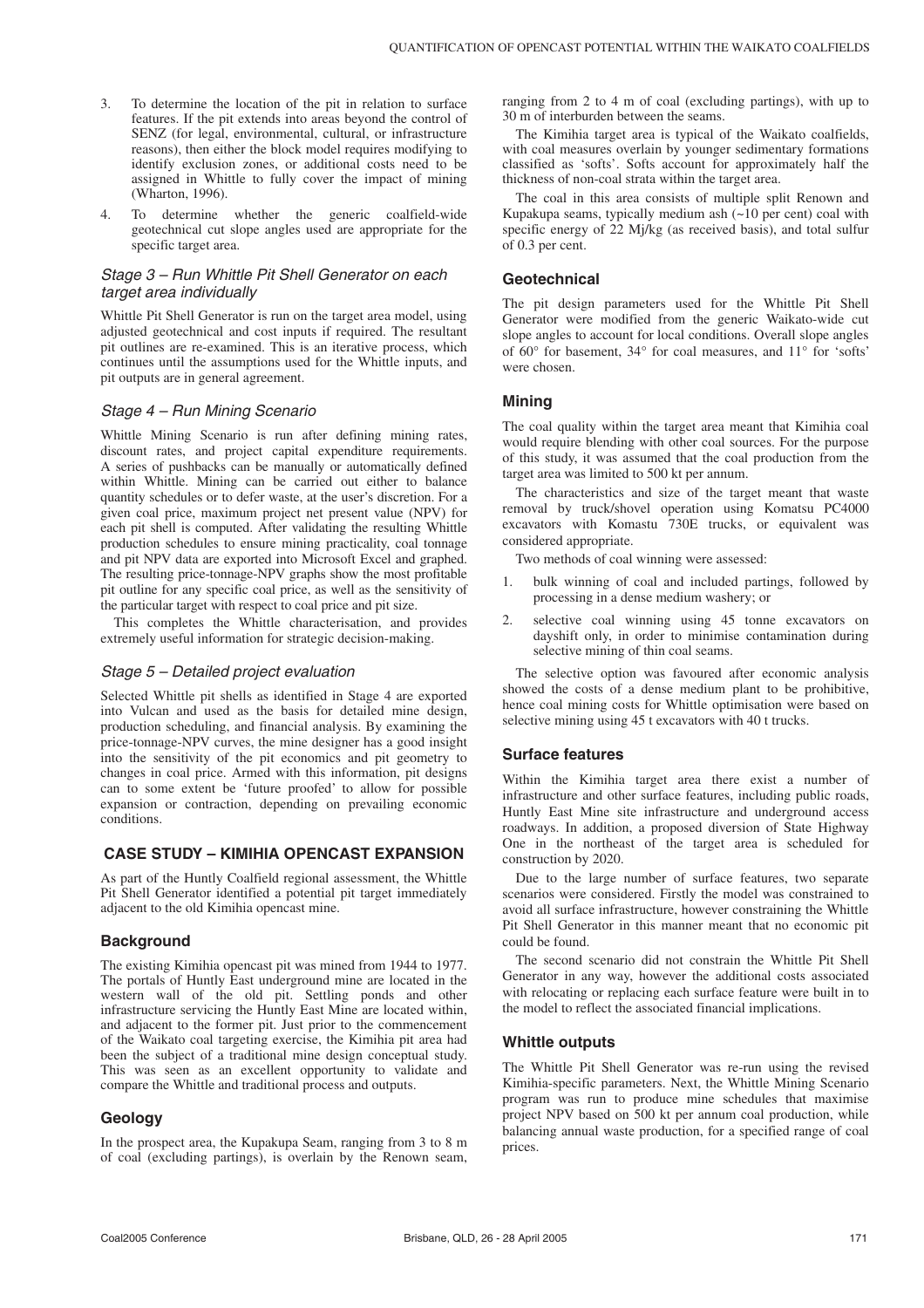

FIG 2 - Graphical representation of Kimihia Whittle output (modified).

Whittle Mining Scenario results were exported into Microsoft Excel, and subsequently graphed. Figure 2 shows an example of the graph obtained from this process. Note that the results shown within this paper have been modified to protect commercially sensitive information.

The base case revenue curve (rev1.0), represented in Figure 2 shows a positive project NPV for pit sizes up to and including approximately 2.6 Mt, with a maximum NPV achieved at approximately 2.4 Mt. Note that for the range of pit sizes from approximately 1.9 - 2.6 Mt there is very little change in project NPV. This infers that when the detailed pit design is undertaken, minor deviations from the optimal Whittle pit outline will not cause a significant change in project economics.

At coal prices ten per cent greater than the base case (represented by the rev $\hat{1}$ .1 curve), Figure 2 indicates that the project economics could support a larger pit, up to 6.5 Mt and achieve a positive NPV. Note that the dashed lines between the 2.6 Mt and 6.4 Mt pits represents a significant jump in pit size, and is due to a down thrown faulted block of coal.

In this specific example, if maximising project NPV is the company objective, there is no point in chasing the larger pit options, as under all scenarios the highest project NPV is achieved at pit sizes of 2.6 Mt or less.

If the 2.4 Mt pit option is chosen, representing the maximum project NPV for the base case coal price, it can also be seen that in the event of coal prices dropping 20 per cent (represented by the rev0.8 curve), the project still achieves a positive NPV. If the coal price drops 40 per cent below the base case (represented by the rev0.6 curve), then the project never achieves a positive NPV under any pit size.

In order to 'future-proof' the pit project, the mine designer would be wise to avoid sterilising the coal between the 2.4 Mt and 2.6 Mt pit options, as there is some potential upside in the event that the coal price increases above the base case during the project life. There is no benefit in avoiding sterilisation of the coal beyond the 2.6 Mt pit limits, unless practicable to do so without incurring additional mining costs, as under no scenario does the larger pit option appear financially attractive compared to the smaller pit options.

All this is extremely valuable information to have at the time of mine design and initial project assessment.

#### **Whittle versus traditional method**

Prior to using Whittle, the preferred mining scenario for Kimihia, as determined by traditional methods, was a pit containing 2.4 Mt of mineable coal. A number of pit options, using vertical strip ratio and surface constraints as a guide, were designed in Vulcan and analysed individually before determining the preferred scenario.